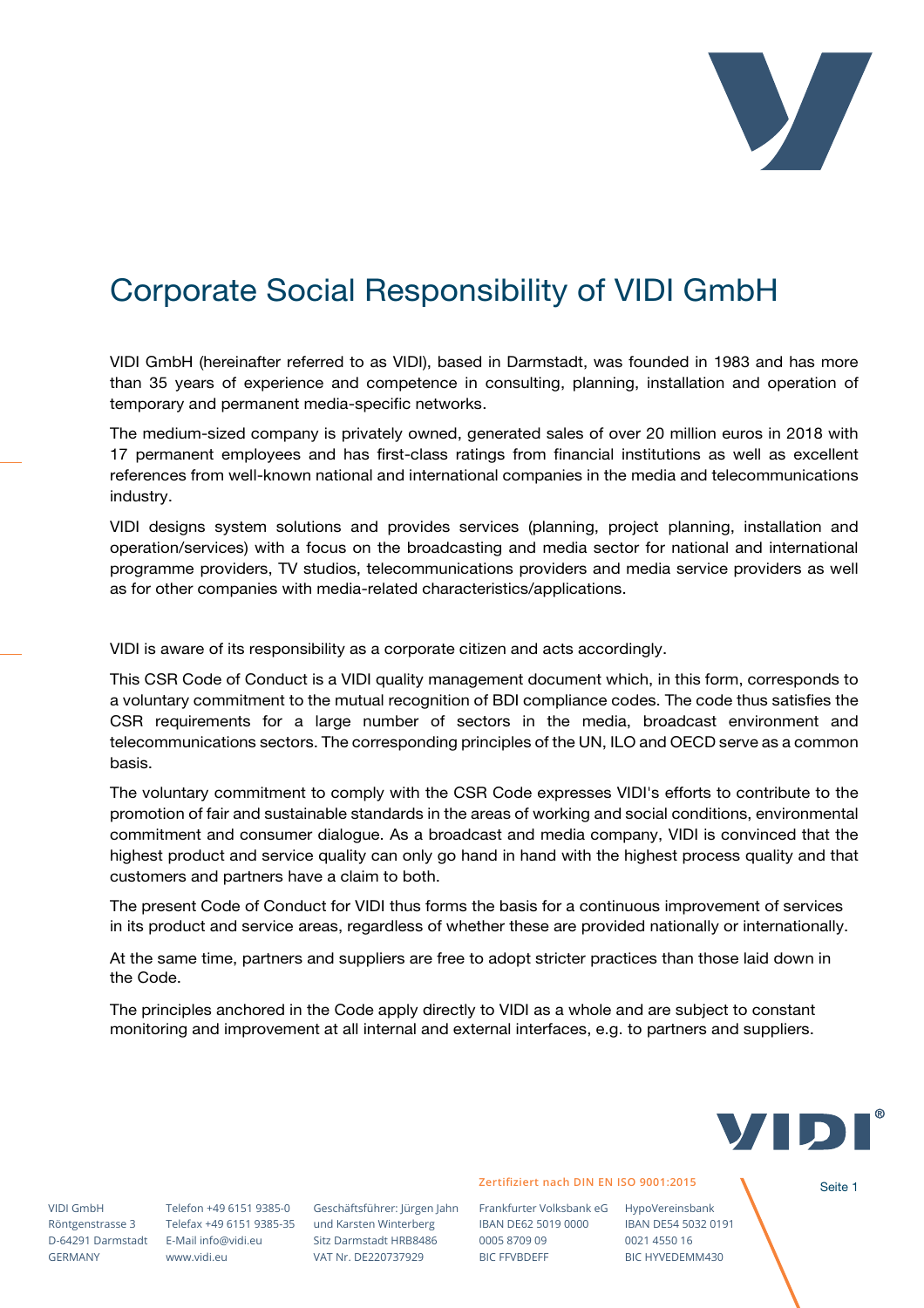

### Requirements of the Code of Conduct

#### Scope

This Code of Conduct applies to all locations and business units of VIDI GmbH (hereinafter referred to as VIDI). At the same time, VIDI also requires its partners and suppliers to comply with the principles anchored in this Code.

#### Law and order

VIDI adheres to applicable laws and regulations and demands the same from its partners and suppliers.

#### Communication

By signing this code, VIDI is obliged to pass on the associated requirements and regulations to all its employees, partners and suppliers. Particularly vulnerable groups (e.g. children and adolescents) enjoy special attention.

#### Transparency and consumer dialogue

VIDI recognises the right of consumers to product and process information. Where possible, VIDI will define and make publicly available the relevant relevant information.

#### Corporate citizenship

VIDI shows civic commitment, in which VIDI actively contributes to the community.

#### Forced labour

All forms of forced labour, including forced labour in prisons and debt bondage, are excluded.

#### Integrity and anticorruption

VIDI's actions are based on generally accepted ethical values and principles, in particular integrity, integrity, respect for human dignity, openness and non-discrimination of religion, belief, gender or ethnic orientation. VIDI rejects corruption and bribery in accordance with the relevant UN conventions. It promotes transparency, integrity and responsible leadership and control within the company in an appropriate manner.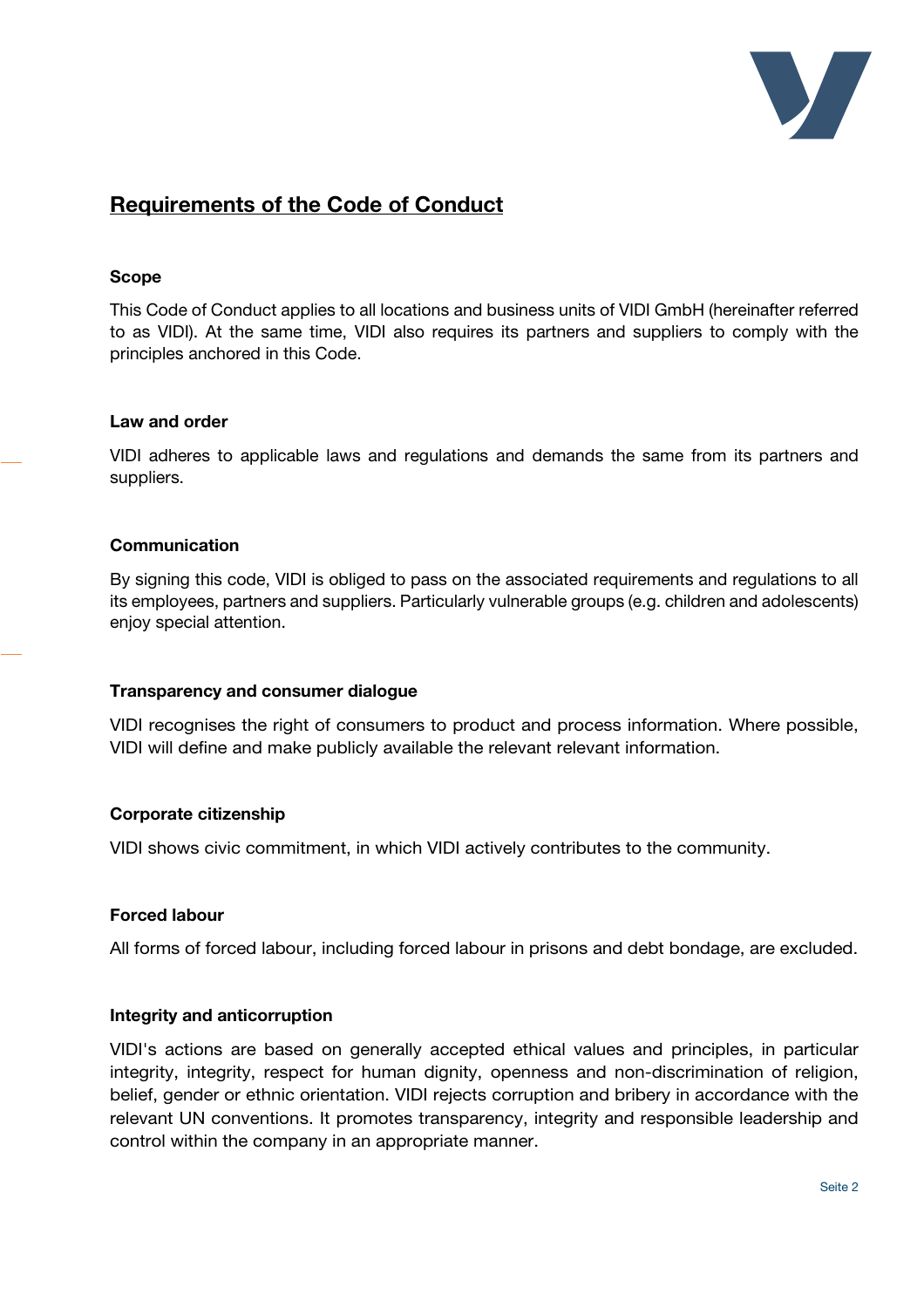

#### Child labour

Child labour in any form is rejected. Unless country-specific laws stipulate a higher age limit, no persons are employed who are still of school age or younger than 15 years of age (subject to the exceptions of the ILO Convention138). Employees under the age of 18 will not be assigned to hazardous activities and may be exempted from night work, taking into account their training needs.

#### **Harassment**

Employees will not be subjected to corporal punishment or any other physical, sexual, psychological or verbal harassment or abuse.

#### Payment

Payment, including wages, overtime and fringe benefits, shall be at least equal to or above the level established by applicable law and regulations. The remuneration granted for full employment shall be sufficient to meet the basic needs of the employee.

#### Working time

Unless national rules set a lower maximum working time and except in exceptional company circumstances, employees are not required to work a standard working week of more than 48 hours per week or a total working week of more than 60 hours (including overtime) on a regular basis. Employees shall be granted the equivalent of at least one day off in each 7-day period. Applicable labour law regulations are observed.

#### Nondiscrimination

In all employment decisions, including but not limited to recruitment and promotion, remuneration, fringe benefits, training, dismissal and dismissal, all employees are treated strictly according to their skills and qualifications.

#### Health and safety at work

In order to avoid accidents and personal injury, VIDI ensures a safe and healthy working environment that meets the minimum criteria of the applicable legal regulations.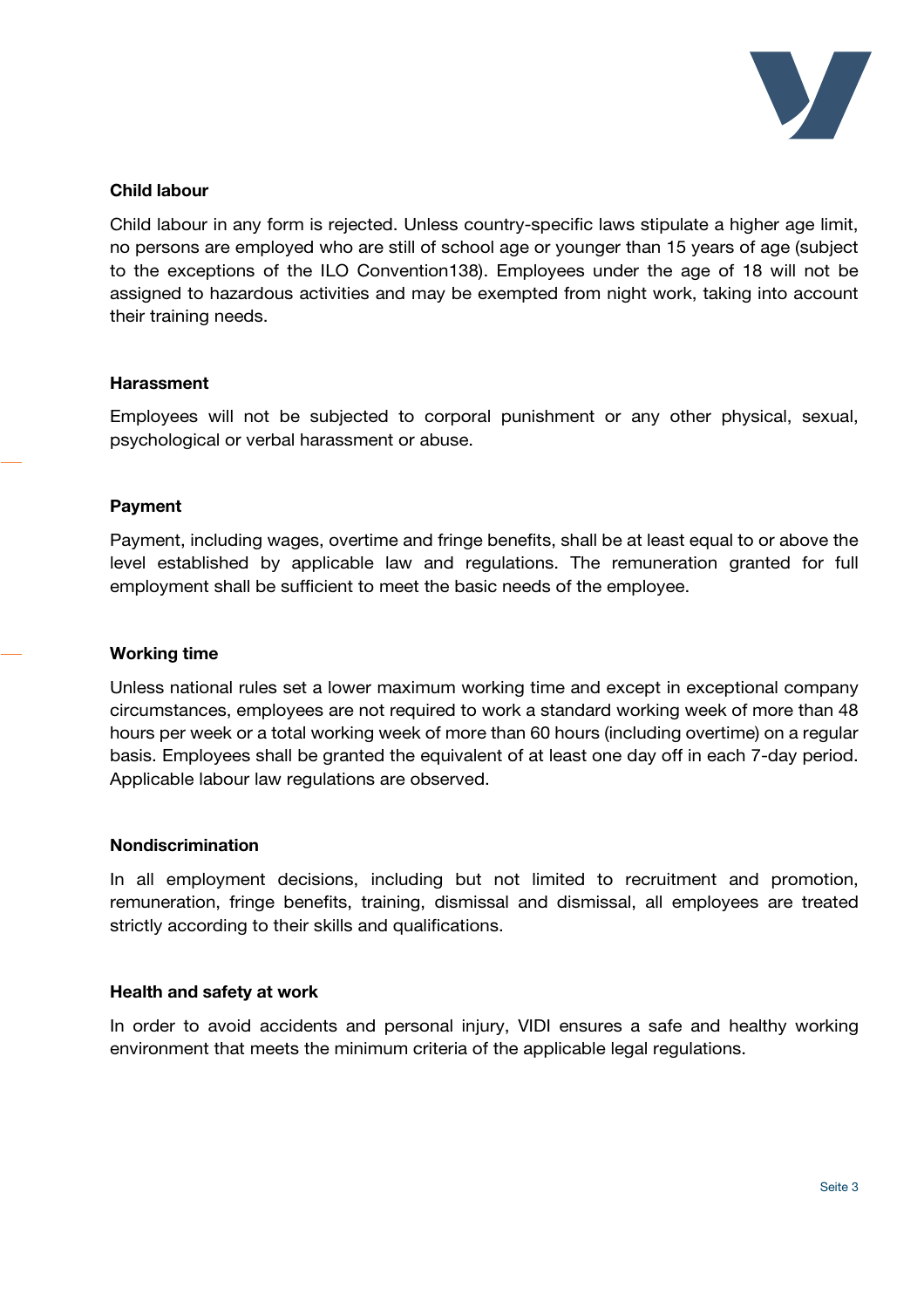

#### Assembly and collective bargaining autonomy

VIDI recognizes and respects the legal right of employees to freedom of assembly and collective bargaining autonomy.

#### Environment

VIDI applies environmentally friendly practices at all locations where it operates and tries to optimize them sustainably. VIDI complies with the environmental regulations and standards that apply to its operations and uses natural resources responsibly.

#### Guidance on the Code provisions

This section is intended to provide employees, partners and suppliers with examples that do not comply with the requirements of the Code. The list under health and safety at work lists requirements that VIDI and its partners and suppliers must comply with. The list is not exhaustive and is only intended as a guideline.

#### Forced labour

- prison labour
- workers who are bound to an employer by an obligation towards the employer or a third party
- workers who cannot freely terminate their employment (after a statutory or reasonable period of notice)
- Excessive restriction of freedom of movement
- Workers must deposit securities with the employer (e.g. identity papers, work permits, money, etc.) where they are practically tied to the workplace.

#### Child labour

- Workers who have not yet reached the legal minimum age or the minimum age laid down in the Code (ILO Convention No. 138).
- Insufficient age verification or documentation procedures
- Employer has not established or does not comply with any rules and regulations (regarding working conditions and working time) for workers under the age of 18.
- Children have access to production areas

#### **Harassment**

- Harassment or abuse of a verbal or psychological nature
- Employer uses corporal punishment